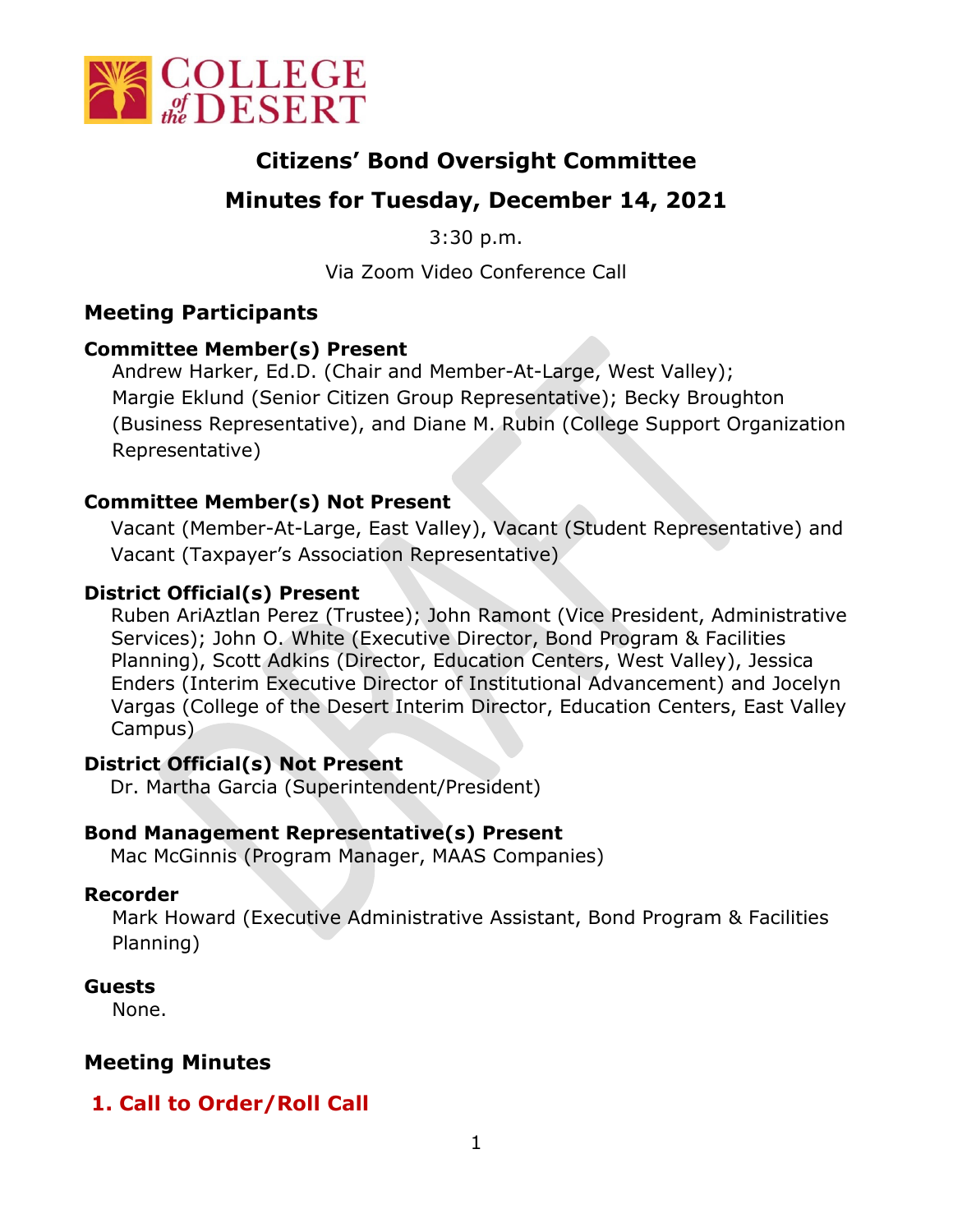

• Chair Andrew Harker called the committee meeting to order at 3:34 p.m. The committee had a quorum.

## **1.1 Public Comments**

• Pursuant to the Governor's Executive Order N-25-20, Chair Andrew Harker stated that the COC Committee may participate via teleconference. He further stated that in accordance with Executive Order N-25-20 and guidance from the California Department of Public Health on gatherings, remote public participation is allowed and will be accepted by email to [mhoward@collegeofthedesert.edu](mailto:mhoward@collegeofthedesert.edu) during the meeting, prior to the close of public comment on an item, and read into the record during public comment. There is a time limit of three (3) minutes per person and a maximum of fifteen (15) minutes for the entire meeting.

• Chair Andrew Harker requested Mark Howard introduce the three guests who prior to the meeting identified themselves as wishing to address the committee during the public comments portion of the meeting.

• Mark Howard presented Bruce Hoban to the committee and started the clock for the three-minute time limit.

• Bruce Hoban introduced himself to the committee and stated that he was personally concerned regarding agenda item 4.1, project updates due to the conflicting reports from various entities concerning the District's pending projects. He stated that he understood that the role of the committee was to oversee the bond funds connected to Measure B and CC are spent properly on construction and that the specifics of design are not part of the committee's oversight. Bruce requested the committee consider what their fiduciary responsibility is for approved projects that are severely altered and question the process by which the bond monies are being utilized, which he believes is in the committee's purview.

• Mark Howard presented Ginny Foat to the committee and started the clock for the three-minute time limit.

• Ginny Foat introduced herself to the committee and stated that she has been involved with Measure B and CC and College of the Desert since the beginning in 2005 and for all those years have rallied for a campus in Palm Springs. Since then there has been monies spent that she is very concerned about. The first was a piece of land in the north end that the City of Palm Springs bought and deeded to the college. Then the college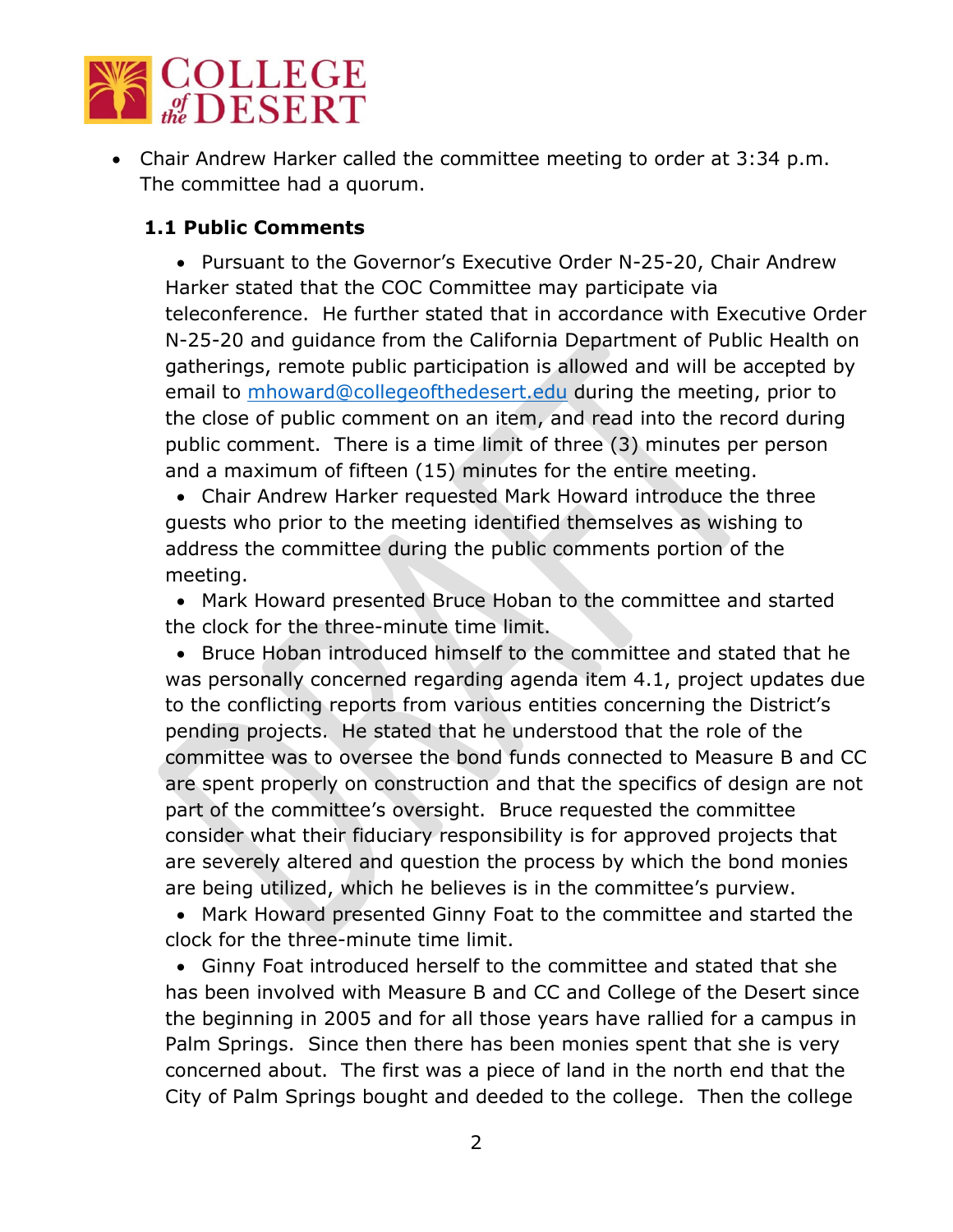

spent something like seven million dollars on a feasibility study to develop that property, which was later abandoned. Then the college bought the old mall property in the middle of the city for a considerable amount of money. The amount of monies spent is a major concern but what's more concerning is that the citizens of the city have been given different explanations as to how and why these monies were spent and will be spent in the future and if there will ever be a Palm Springs campus. I ask the committee to really delve into where these fifty to sixty million dollars has gone and exercise their fiduciary responsibility to ensure that in the future the bond funds are used for the Palm Springs, Cathedral City and Indio projects.

• Mark Howard presented Dick Burkett to the committee and started the clock for the three-minute time limit.

• Dick Burkett introduced himself to the committee and stated that those of us at the Architectural Alliance are consistently being asked by the Coachella Valley Architecture Preservation Organization how much of the five hundred seventy-eight-million-dollar bond monies passed in 2016 have been allocated to the west valley campus, as well as how much is remaining. We respectfully request that the committee address these questions in today's meeting as continued speculation can be harmful to both C.O.D. and the community. The plans that were previously shared at the 2020 Modernism Week and at other functions following created an enthusiastic response from the community. Now there is uncertainty as to the scale of the project, which is concerning. Personally, I have been supportive of the west valley campus, so why don't we work together to ensure the highly anticipated scale of the plan previously presented so the future campus is something the community and students can be proud of. We have a golden opportunity here to the college to be recognized as a major force and exceptional community college in the state, nationally and internationally.

## **2. Action Items**

#### **2.1 Approval of December 14, 2021 Agenda**

• A motion was made by Margie Eklund to approve the December 14, 2021 Meeting Agenda. Diane Rubin seconded the motion. No discussion ensued. All in favor. No opposed. Motion was passed.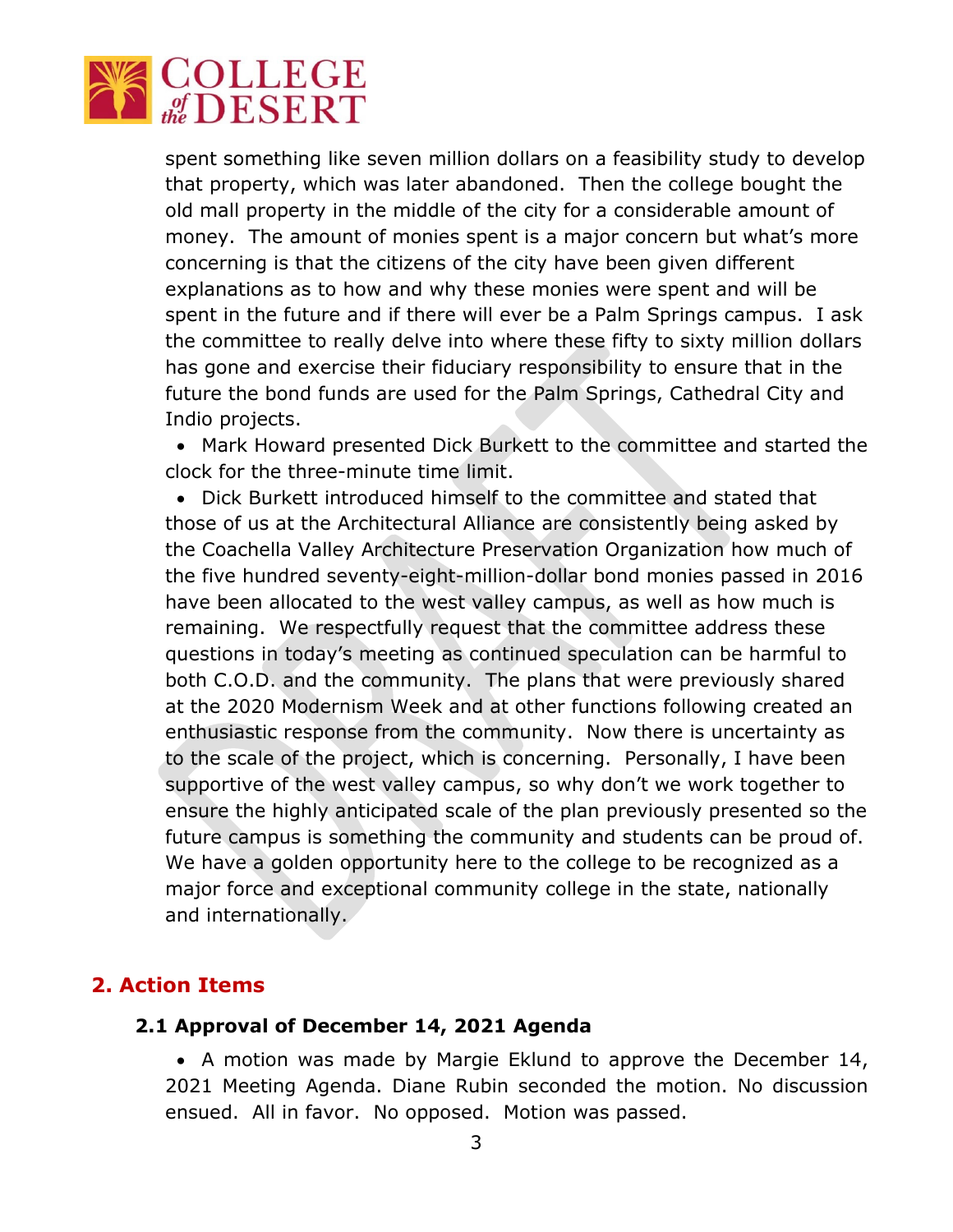

## **2.1 Conclusion**

• December 14, 2021 Meeting Agenda was approved as presented.

| 2.1 Follow-up Items | 2.1 Task of | 2.1 Due by  |
|---------------------|-------------|-------------|
| <b>None</b>         | <b>None</b> | <b>None</b> |

## **2.2 Approval of September 14, 2021 Minutes**

• A motion was made by Margie Eklund to approve the September 14, 2021 Meeting Minutes as presented. Becky Broughton seconded the motion. No further discussion ensued. All in favor. One abstention. Motion was passed.

#### **2.2 Conclusion**

• September 14, 2021 Meeting Minutes were approved.

| 2.2 Follow-up Items | 2.2 Task of | 2.2 Due by  |
|---------------------|-------------|-------------|
| <b>None</b>         | <b>None</b> | <b>None</b> |

## **3. Information/Discussion Items**

## **3.1 Projects Updates**

- Mac McGinnis presented the Bond Project Updates PowerPoint presentation consisting of the following:
- $\circ$  Aerial photos highlighting the locations of the  $(1)$  Athletics Stadium and Fields Project, (2) Indio Campus Expansion, (3) Indio Child Development Center, (4) Palm Springs Development Project and (5) Roadrunner Motors (Automotive Technology Training Center).
- o Athletics Stadium and Fields Project:
	- $\checkmark$  This project includes the new 20,000 square feet stadium building, which replaces the old stadium, and includes locker rooms, auxiliary spaces, weight room, sports official facilities and support areas such as equipment storage rooms, laundry, video and IT rooms. The schematic plans were approved by executive cabinet and were presented for review to the Board of Trustees at their 2021 September meeting.
- o Indio Center Expansion: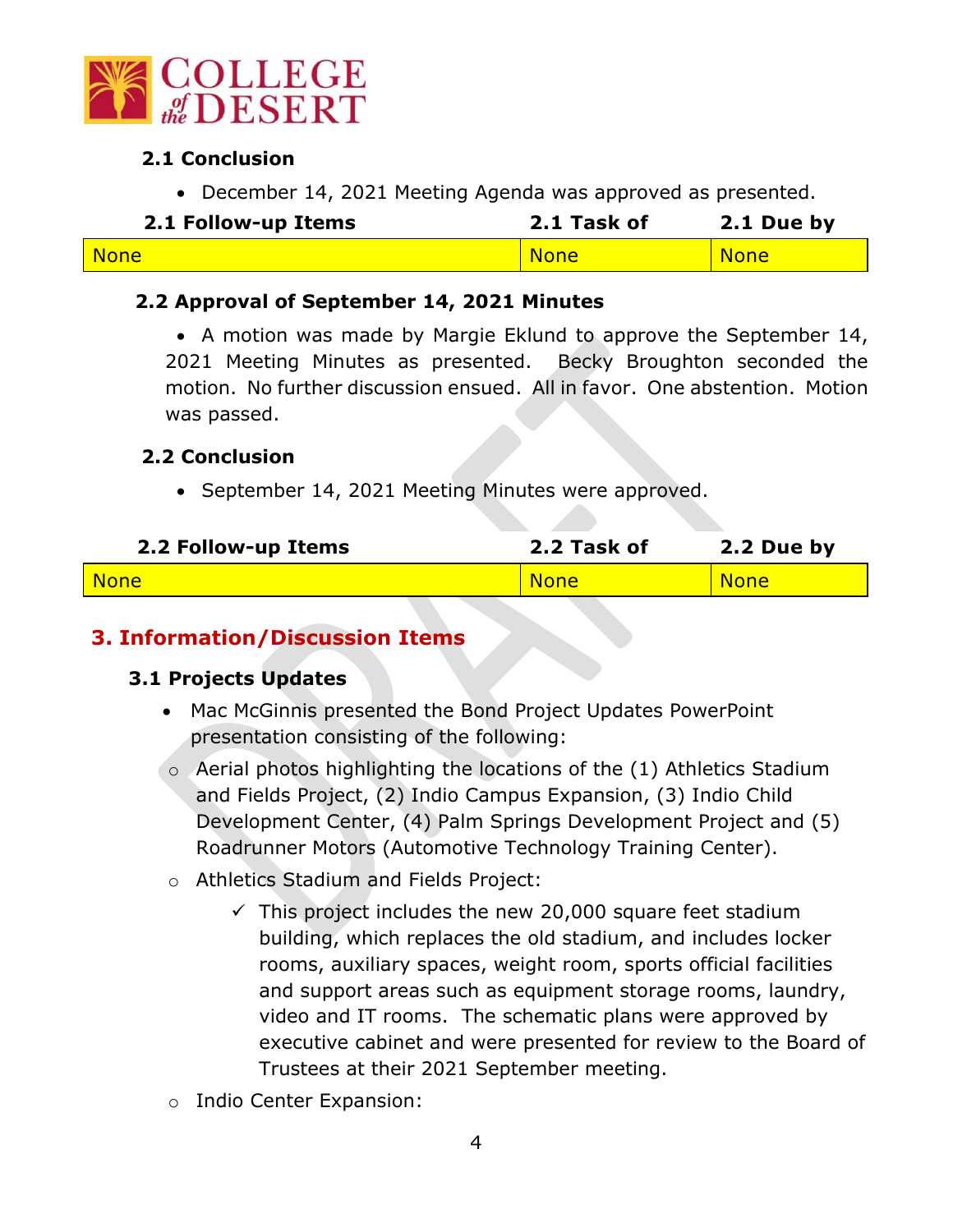

- $\checkmark$  The new building will be a three story, 67,000 square feet, midcentury designed structure, with classrooms, labs, multi-purpose spaces, indoor and outdoor gathering areas, and a cafeteria.
- $\checkmark$  This expansion is greatly needed as the Indio Learning Center was at full capacity when it opened in 2014.
- $\checkmark$  Once operations have been moved into the new building the renovations project on the old building will begin, which includes removal of breezeway enclosure, temporary modular classroom buildings and various campus level functions. The newly available spaces will be converted into additional instructional and student study spaces. External renovations will include resurfacing of the parking lot.
- $\checkmark$  Construction is scheduled to begin in spring of 2022 and currently this project is in the bidding phase.
- o Indio Child Development Center:
	- $\checkmark$  The new Indio Child Development Center is 17,000 square feet building, with 7,000 square feet of play yards with shade structures.
	- $\checkmark$  The new building includes pre-school classrooms, toddler rooms, indoor and outdoor play spaces, meeting rooms and a new parking lot.
	- $\checkmark$  DSA has approved this project and construction is scheduled for this spring.
- o Palm Springs Development Project:
	- $\checkmark$  This project is currently on hold pending completion of a feasibility study to ensure the planned programs are going to meet students and community needs. The President wants to review the study and then make decisions regarding phasing.
- A discussion ensued regarding the time lines and the Palm Springs Development Project whereby the District advised the committee that a feasibility study will be completed in June 2022.
- o The Roadrunner Motors Project:
	- $\checkmark$  This project is also on pause due to other locations now being considered.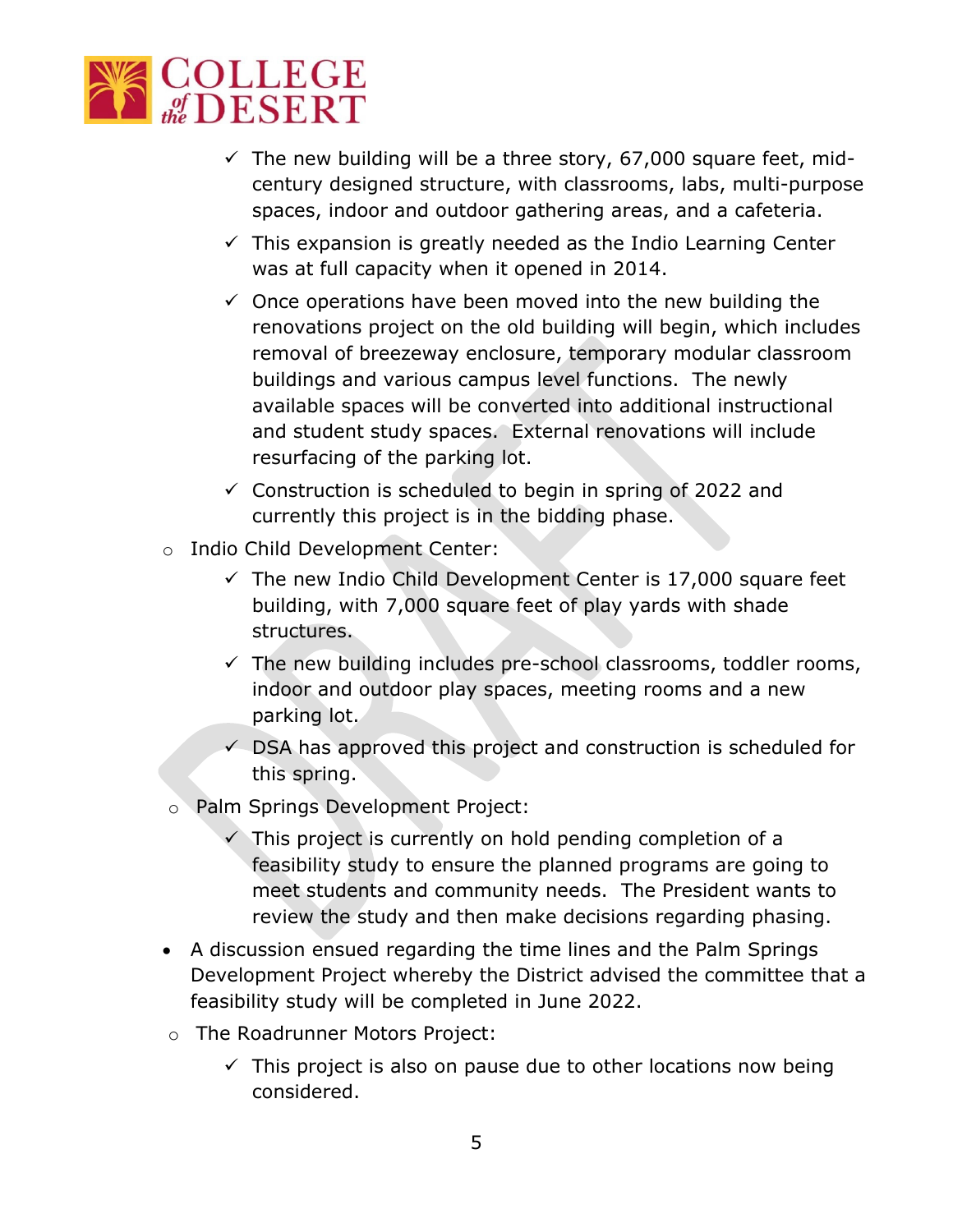

- A discussion ensued regarding why the original location for the Roadrunner Motors program in Cathedral City may not be feasible as estimated costs exceed initial budget parameters. The plan is to still consider the current site and also present to the Board alternate sites for a total of three options to choose from.
- o Active Projects and Completed Projects Budget Summaries:
	- $\checkmark$  An overview of the project budgets was presented to the committee.
- A discussion ensued regarding bond expenditures and balances whereby the District clarified that all Measure B funds have been issued and that about two hundred ten million Measure CC funds have been spent or committed.

## **3.1 Conclusion**

• Committee members were briefed on future projects and bond measures funding.

| 3.1 Follow-up Items | 3.1 Task of | 3.1 Due by  |
|---------------------|-------------|-------------|
| <b>None</b>         | <b>None</b> | <b>None</b> |

## **3.2 Status and Plans for the West Valley Projects**

o Some committee members mentioned potentially conflicting bond project information and a lack of transparency. The District informed the committee that the projects were first and foremost stalled due to the COVID pandemic which, in turn, resulted in the District reevaluating these projects in relation to student needs, construction costs, enrollment numbers, census reports and the overall needs of the community. This process will ensure the projects will be operational and sustainable for decades to come. Efforts towards better transparency with the public include press conferences initiated by the District, meetings with city officials and detailed bond projects updates at the monthly Board of Trustees meetings.

## **3.2 Conclusion**

• Committee members were provided with the current status of the bond projects and efforts for improved transparency.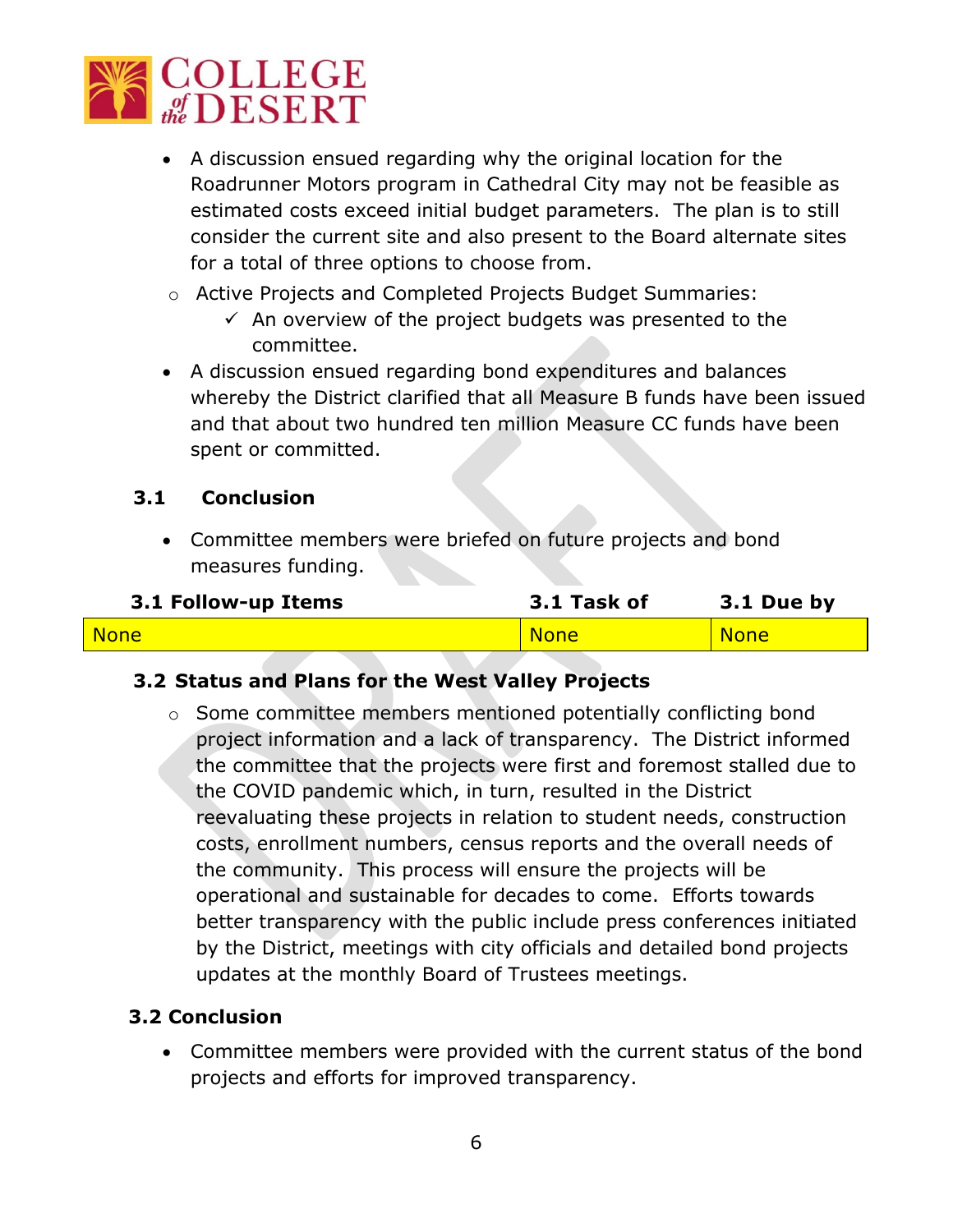

| 3.2 Follow-up Items | 3.2 Task of | 3.2 Due by  |
|---------------------|-------------|-------------|
| <b>None</b>         | <b>None</b> | <b>None</b> |

## **3.3 Draft of 2020-2021 C.O.C. Annual Bond Report**

- o The District outlined steps necessary to generate the C.O.C. annual bond report draft including reviews and eventual publication.
- The following comments and suggestions were made:
	- $\checkmark$  The report reflects 2019-2020 student enrollment numbers which are not relative for the 2020-2021 report;
	- $\checkmark$  There is no mention of the campus being closed due to the COVID pandemic and the reduction in student enrollment;
	- $\checkmark$  The reference to the Educational Master Plan does not elaborate how it corresponds to each of the bond projects;
	- $\checkmark$  The section that mentions the Vision 2030 Facilities Master Plan has bullet points that don't accurately reflect what appears in the summary;
	- $\checkmark$  The bond financial and performance audits that are presently found on the Fiscal Services COD web page should be moved to the C.O.C. web page for easier access;
	- $\checkmark$  The Measure B and Measure CC links on the COD home page routes to the MAAS Companies web site which only addresses Measure B.

These links should be updated to connect to the COD C.O.C. web page and reflect both Measure B and Measure CC, and

 $\checkmark$  The Bond Projects Expenditures and Progress matrix does not reflect how funding has been spent with remaining balances disclosed for each bond funded projects.

#### **3.3 Conclusion**

• The District noted the committee's recommendations to the 2020-2021 C.O.C. Annual Bond Report and will incorporate them into the draft.

| 3.3 Follow-up Item | 3.3 Task of | 3.3 Due by  |
|--------------------|-------------|-------------|
| None               | <b>None</b> | <b>None</b> |

## **3.4 Three Committee Member Vacancies**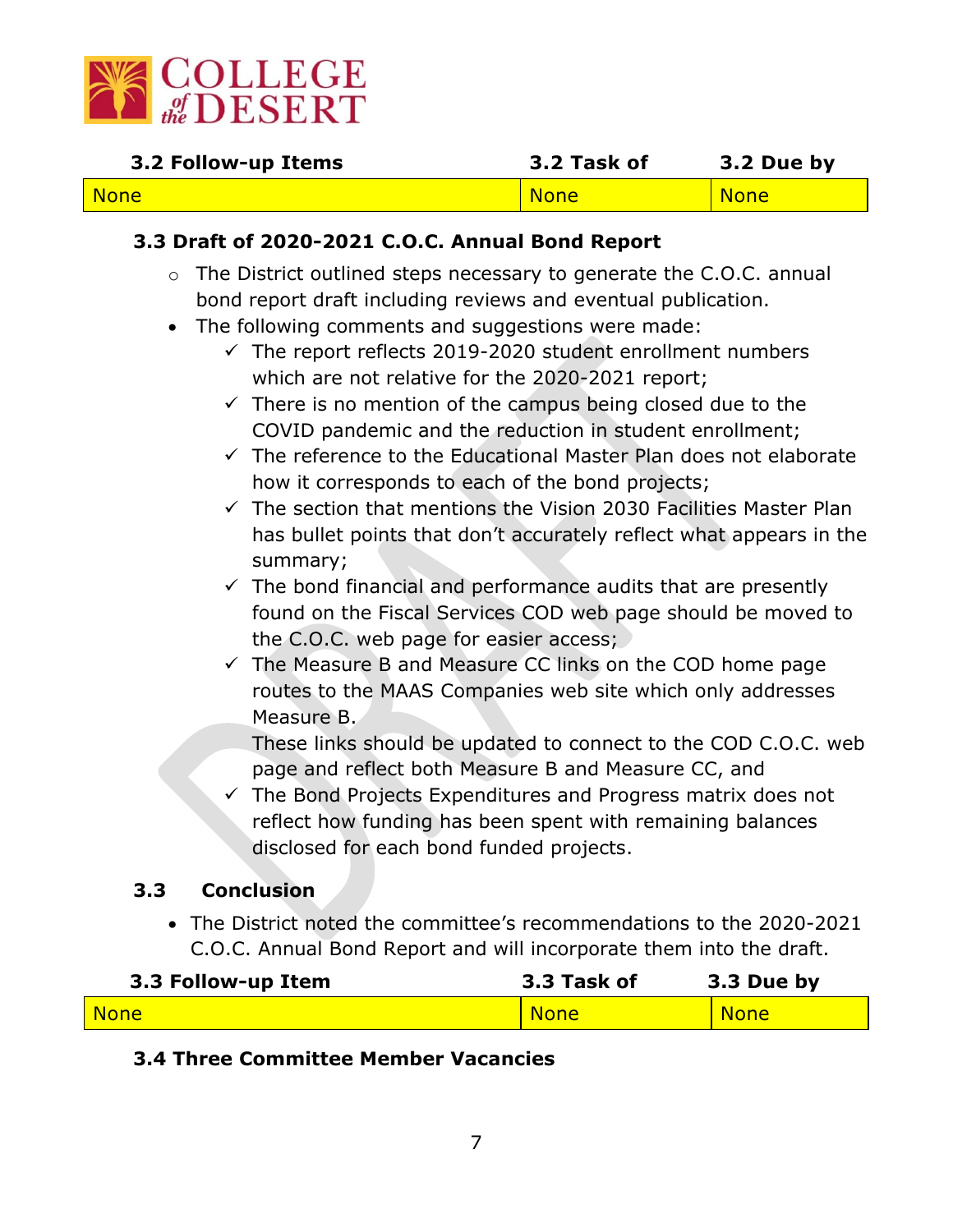

- o The District advised the committee that ads were placed in the Desert Sun on the following dates for the Member-At-Large, East Valley and Taxpayers' Association Representative committee member vacancies:
	- $\checkmark$  December 4<sup>th</sup> and 5<sup>th</sup> and December 11<sup>th</sup> and 12<sup>th</sup>
- o The District informed the committee that Board approval of the Student Representative nominee Ariana Muniz is pending.
- $\circ$  The District notified the committee that a total of four applications have been received for the Member-At-Large, East Valley vacancy.
- A discussion ensued concerning the Taxpayers' Association Representative and the vacancy. The district noted that historically this member position is the most difficult to fill but strategies are in place to continue the recruitment process.

#### **3.4 Conclusion**

• The committee was provided with a recruitment update to fill committee member vacancies.

| 3.4 Follow-up Item | 3.4 Task of | 3.4 Due by  |
|--------------------|-------------|-------------|
| <b>None</b>        | <b>None</b> | <b>None</b> |

#### **3.5 Committee Bylaws and Conflicts of Interest Agreement**

o In response to the Committee's inquiry regarding the signing of a Conflicts of Interest Agreement form the District cited clause 5.3 of the bylaws which states that C.O.C members are exempt and not subject to the government code that requires completion of form 700, which is the Ethics Policy Agreement. The Chair reminded the committee that all members should be mindful of any conflict of interest that may arise in reference to the committee business and, if so, remember to recuse themselves accordingly.

#### **3.5 Conclusion**

• The committee was reminded about conflicts of interest guidelines and references in the committee bylaws.

| 3.5 Follow-up Item | 3.5 Task of | 3.5 Due by  |
|--------------------|-------------|-------------|
| None               | <b>None</b> | <b>None</b> |

# **3.5 2022 C.O.C. Meeting Dates**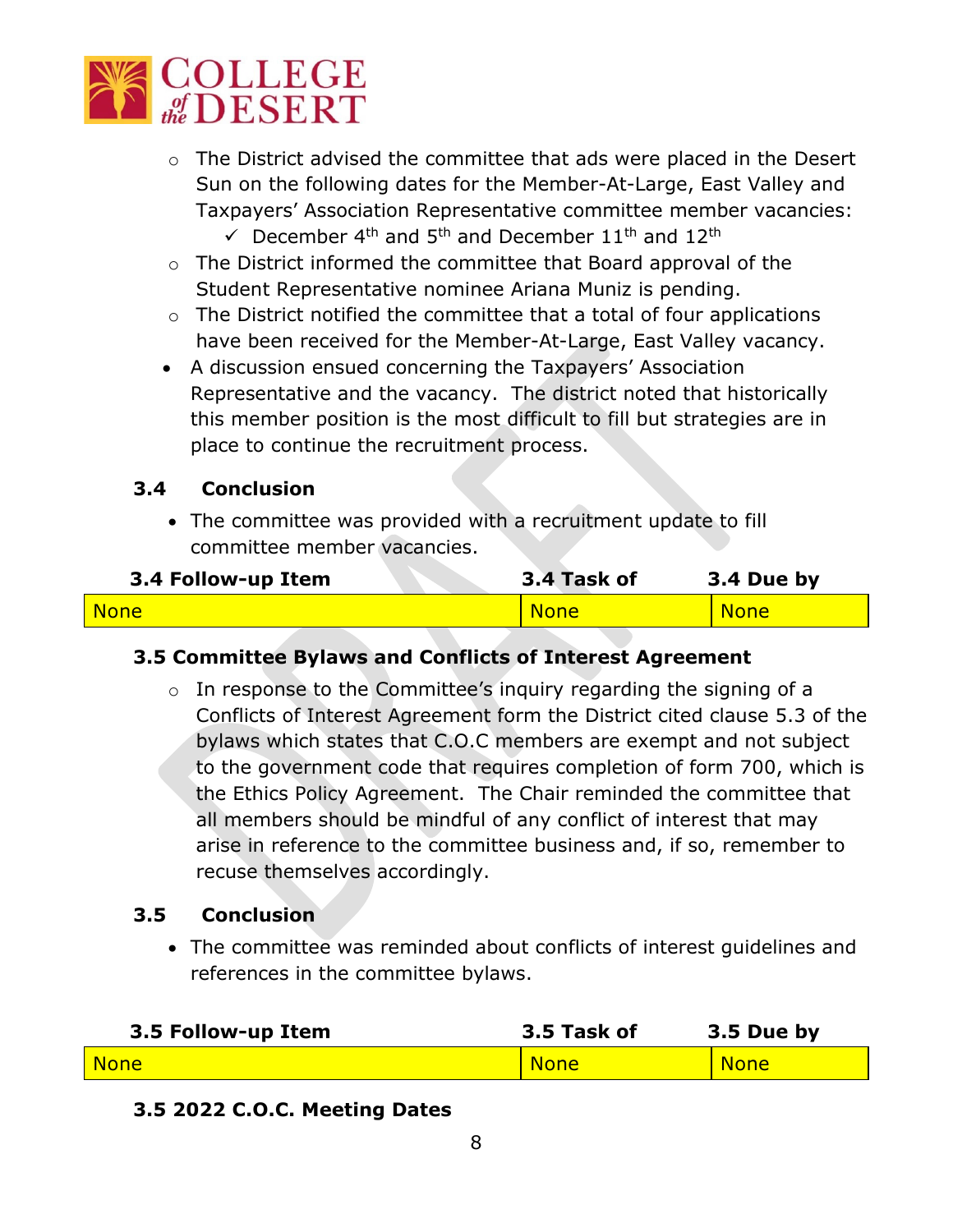

The District advised the committee of the following 2022 C.O.C. meeting schedule, which, until further notice, will be on Zoom beginning at 3:30 pm:

- $\checkmark$  Tuesday, March 8<sup>th</sup>, 2022
- $\checkmark$  Tuesday, June 14<sup>th</sup>, 2022
- $\checkmark$  Tuesday, September 13<sup>th</sup>, 2022
- $\checkmark$  Tuesday, December 13<sup>th</sup>, 2022

## **3.5 Conclusion**

• The committee acknowledged the 2022 meeting schedule.

| 3.5 Follow-up Item | 3.5 Task of | 3.5 Due by  |
|--------------------|-------------|-------------|
| <b>None</b>        | <b>None</b> | <b>None</b> |

# **4. Future Agenda Topics**

- Final version of 2020-2021 C.O.C. Annual Bond Report (Information item)
- Audit report by Eide Bailly Representative (Information item)
- How the Education Master Plan and 2030 Vision Facilities Master Plan interrelate to the Committee (Discussion Item)

# **5. Questions for the District**

- Chair Andrew Harker posed the following two questions to the District Officials, concerning Bond proceeds and expenditures:
	- 1. "Are you aware of any Bond proceeds that were expended for purposes other than those set forth in Measure B or Measure CC?" On behalf of the District John Ramont responded, "No."
	- 2. "Are you aware of any Bond proceeds that were expended for any teacher or administrative salaries of the College or for the operating expense?"

On behalf of the District John Ramont responded, "No."

# **6. Adjournment**

The Committee adjourned at 4:42 p.m.

## **Next Meeting**